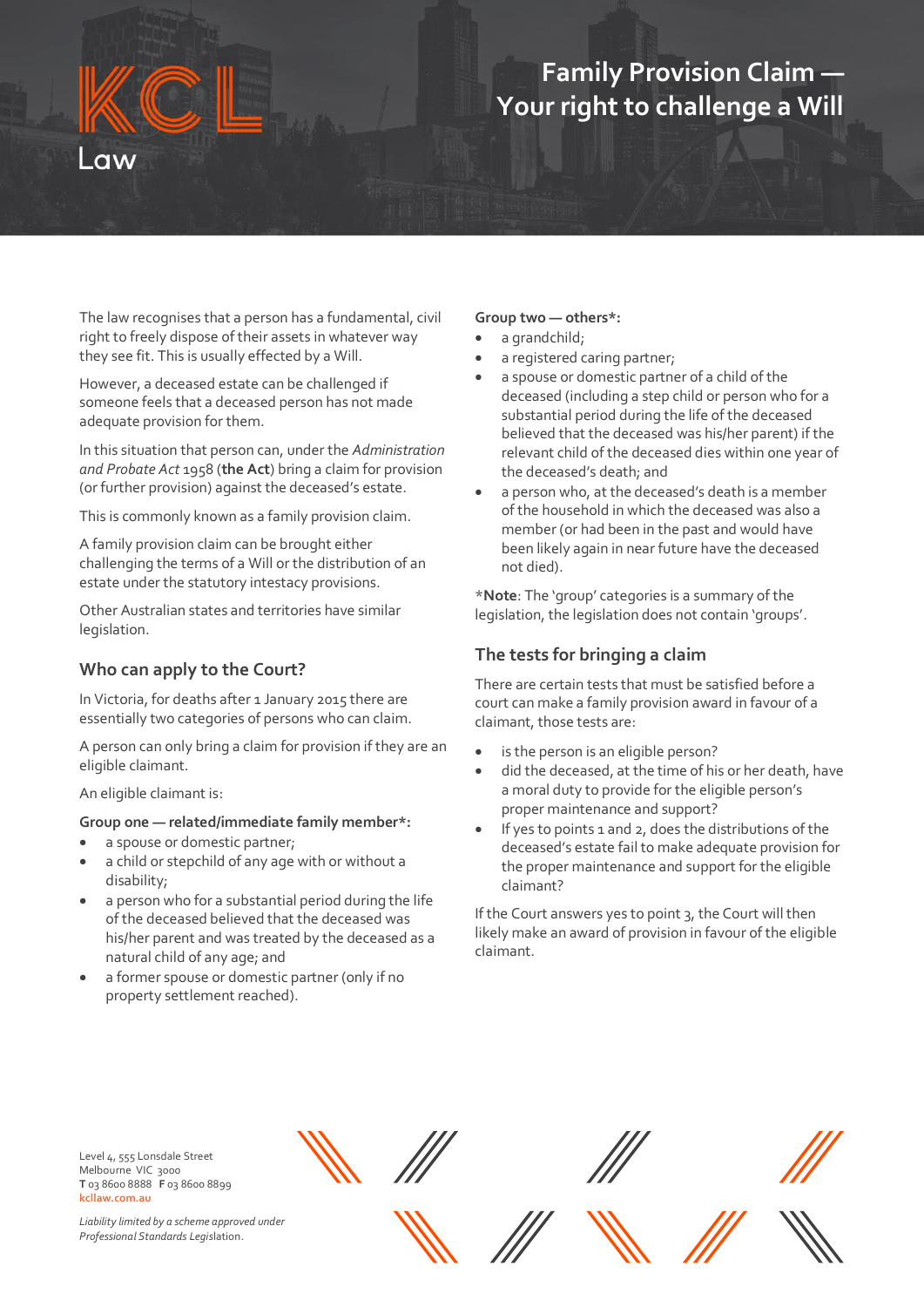

# **Family Provision Claims — Your right to challenge a Will**

## **Factors a Court will take into account and what is 'adequate provision'?**

In determining what provision should be made for an eligible claimant, the Court will look at:

- the degree of the deceased's moral duty;
- the degree to which the deceased's estate fails to make adequate provision for the proper maintenance and support;
- the nature of the relationship and duration;
- the obligations and responsibilities of the deceased to the eligible person, any other eligible person or beneficiaries of the estate;
- the size of the estate;
- the financial resources of the eligible person, any other eligible person or beneficiaries of the estate, any physical or medical or intellectual disabilities, the age of the claimant;
- the liability of any other person to maintain the eligible person;
- character and conduct of the eligible person;
- the effects of a family provision order on the amounts received by other beneficiaries; and
- any other matter that the Court considers relevant.

If the claimant falls into Group two, that person must also prove to the Court that he or she was wholly or partly dependent on the deceased for proper maintenance and support. In addition, the Court must assess whether or not that person is capable, by reasonable means of providing adequately for their own proper maintenance and support.

## **What is 'adequate provision'?**

The court must decide whether the claimant has been left with adequate provision for the claimant's proper maintenance and support.

The court will consider the factors set about above, on a comparative basis to the other beneficiaries of the estate, with a particular focus on:

- financial positions and resources (including earning capacity) at the time of the court hearing and for the foreseeable future;
- medical positions;
- whether the claimant was wholly or partly supported by the deceased before his/her death; and
- whether any other person has a duty to support the claimant.

Finally, the court will consider whether the deceased actually failed in his/her duty to adequately provide for the claimant under the Will.

## **Time limit for making an application**

A claimant cannot bring a family provision claim until a Grant of Representation of the deceased's estate has been obtained (either a grant of probate or a grant of letters of administration).

Under the Act, the claimant can lodge a notice with the Registrar of Probates requesting the Registrar to notify the claimant when a Grant of Representation has been made regarding the deceased's estate.

This notice can only be lodged after the deceased has died.

Once the Grant of Representation has been made, the claimant has six months to challenge the Will.

## **Who acts on behalf of the deceased?**

Once a Grant of Representation is made, the person authorised to deal with the estate, commonly called the 'legal personal representative', will be the defendant if a claim for family provision is made.

The legal personal representative has the responsibility of dealing with the estate and this will include defending the claim and/or negotiating a resolution the claim.

Level 4, 555 Lonsdale Street Melbourne VIC 3000 **T** 03 8600 8888 **F** 03 8600 8899 **kcllaw.com.au**

*Liability limited by a scheme approved under Professional Standards Legis*lation.